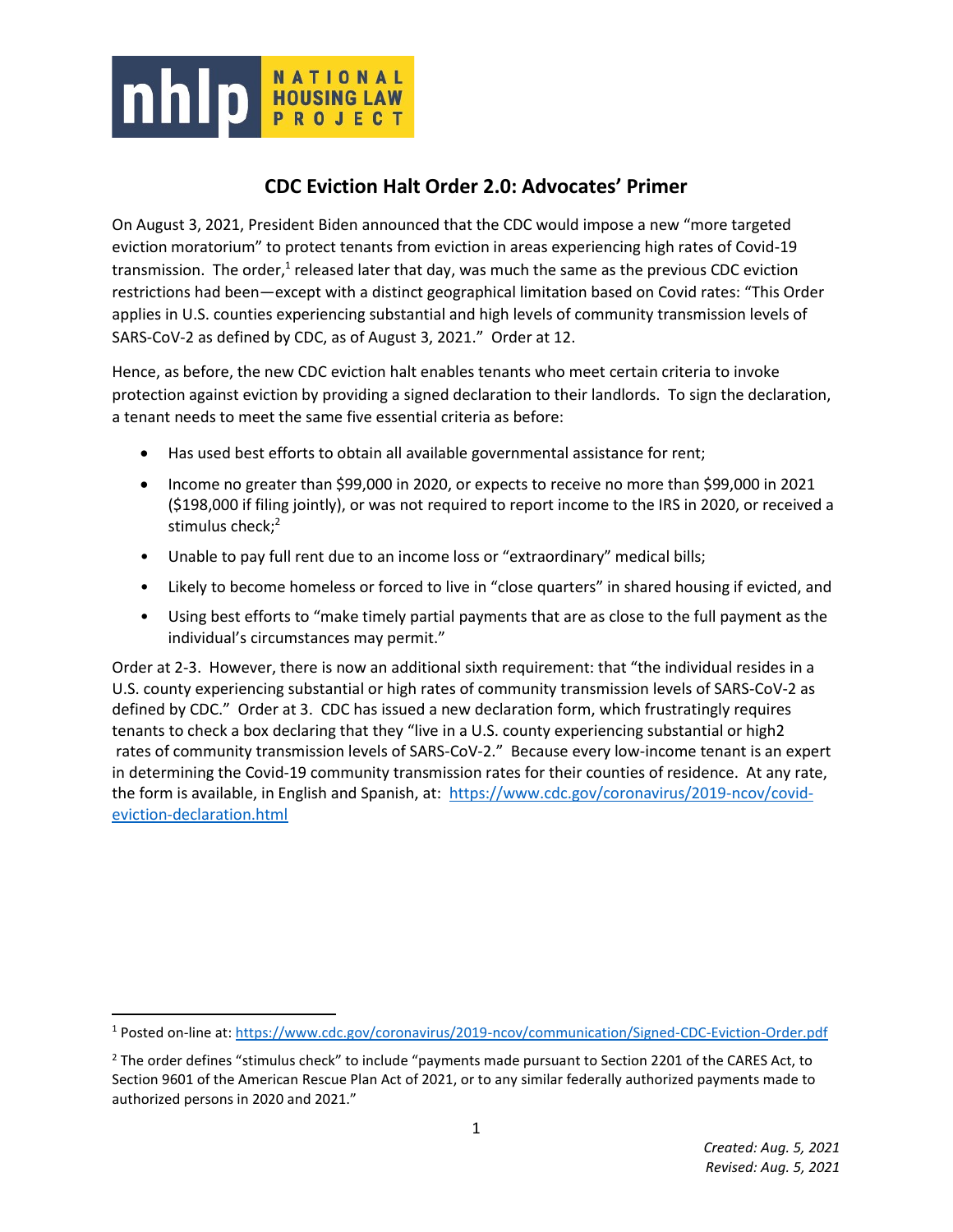#### **How do I find out whether a county has a substantial or high rates of community transmission levels of SARS-CoV-2 (as defined by CDC)?**

The Order directs readers to a specific CDC tool to find out whether a particular county has a substantial or high rate of Covid transmission at this URL[: https://covid.cdc.gov/covid-data-tracker/#county-view.](https://covid.cdc.gov/covid-data-tracker/#county-view) See Order at 18.

Some advocates have reported that the CDC dataset is incomplete and there are some areas that show up as grey "no data" zones on the map. The order does not make clear how such zones should be handled. However, CDC indicates a county has a "substantial" transmission level if either (i) the county has 50+ new cases per 100,000 persons within the past 7 days, or (ii) 8% or more of the county's Nucleic Acid Amplification Tests (NAATs) within the previous 7 days were positive. Advocates able to obtain this data from other sources may be able to establish that a county is covered by the CDC order even if the official CDC site does not have data. In a truly extreme case, expert evidence might even be appropriate on the question.

If tenants or courts are unable to locate date from which to ascertain the community Covid transmission rates, advocates should take the position that no tenant should be evicted for the lack of such data. A county's transmission rate is an empirical fact that should presumably be ascertainable through discovery. Courts can continue cases to enable the parties to assemble the necessary evidence.

### **What happens if a county has a substantial or high rate of Covid transmission, but then the rate declines (below the "substantial" level)?**

Per the order, "If a county that is covered by this Order no longer experiences substantial or high levels of community transmission for 14 consecutive days, then this Order will no longer apply in that county, unless and until the county again experiences substantial or high levels of community transmission while this Order is in effect." Order at 12-13. Advocates may want to consider logging the community transmission rates of the counties in which they provide services, as it is not clear the extent to which historical data will be readily available on daily transmission rates through the CDC site.

### **What happens if a county does not have a substantial or high rate of Covid transmission, but then the rate increases and becomes substantial or high?**

As you could probably guess, "[i]f a U.S. county that is not covered by this Order as of August 3, 2021 later experiences substantial or high levels of community transmission while this Order is in effect, then that county will become subject to the Order as of the date the county begins experiencing substantial or high levels of community transmission." Order at 13. Importantly, a county does not need to remain above the "substantial" threshold for 14 days to become covered, only to lose coverage.

### **If a tenant already signed and provided a declaration to a landlord invoking protection under one of the prior CDC eviction halt orders, does the tenant need to provide another declaration now?**

No. The new order clearly states that "[a]ny tenant, lessee, or resident of a residential property who previously submitted a Declaration, still qualifies as a 'Covered Person,' and is still present in a rental unit is entitled to protections under this Order." Order at 13.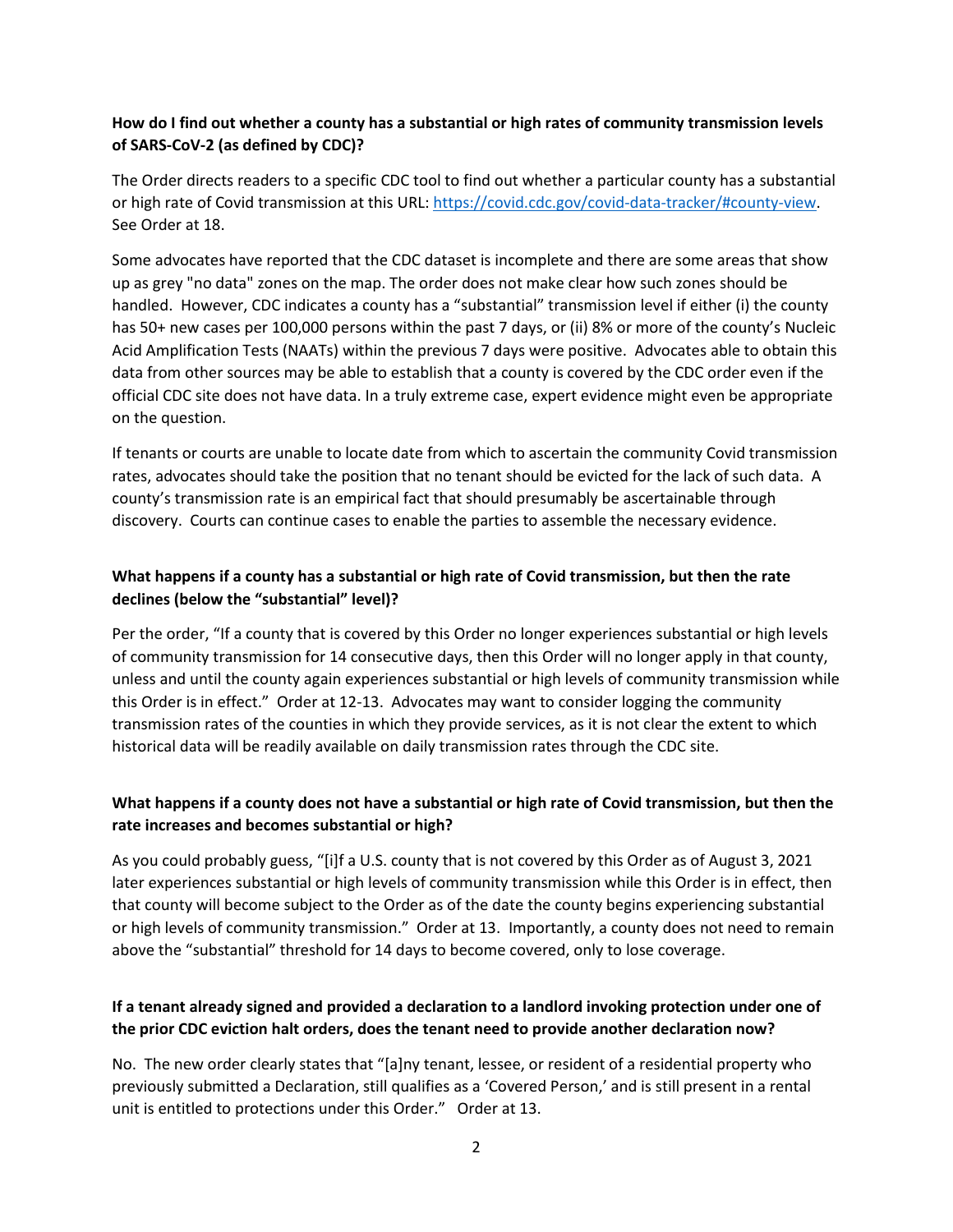### **Even though the old declaration didn't say anything about the tenant's county having a substantial or high rate of Covid transmission?**

That's right. Because this wouldn't really be a fact within the tenant's personal knowledge anyway, so it makes sense not to require it as part of the declaration. *But see, cf.,* CDC form declaration.

### **My client was physically evicted on August 3 in the morning, about five hours before the new halt order was announced. Can I use the CDC order to get that person back in?**

Not likely. The new CDC order states: "Any eviction that was complete before issuance of this Order including from August 1 through August 3, 2021, is not subject to this Order, as it does not operate retroactively." Order at 13. But note that any tenant "still present in a rental unit is still entitled to protections under th[e] Order." Order at 13.

### **What about all these judicial challenges to the CDC's authority (to impose the halt order)? What should I say if my local judge questions whether the CDC order should be followed?**

Unfortunately, state courts all around the U.S. questioned and sometimes balked at honoring even the previous CDC eviction halt orders, and tenants and advocates should expect that to continue with respect to the new halt order. Undoubtedly the uncertain legal status of the CDC halt order will remain the most significant challenge for tenants and advocates, whether in advising tenants about their legal positions and available options, making good housing related decisions, negotiating with landlords, or defending cases in court.

In coping with this challenge, advocates should be prepared to articulate three key points of law:

- The present CDC order is in effect and has not been enjoined by any court;
- The U.S. Supreme Court ruling on the motion to lift the stay-pending-appeal in *Alabama Realtors* does not obligate a lower court judge to find the CDC order unlawful;
- If the court wishes to consider the legality of the CDC order, then the federal government is a necessary party that should be joined; and
- A full legal analysis shows the CDC had authority to issue the eviction halt order.

As to the first point, at the time of this writing there is a motion pending before Judge Dabney Friedrich in the District of D.C. that essentially seeks to enjoin the CDC order. However, unless and until either that motion is granted (either by Judge Friedrich or some appellate court) or until some other court enters an order enjoining the *current* CDC eviction halt, the protection remains in effect.

Some judges may say they agree with the legal reasoning that various federal courts that have declared the previous CDC orders to have been outside the agency's authority, and therefore intend not to honor the CDC order based on their own analysis. As a threshold matter, advocates should ensure that such judges understand the purpose of the CDC order is to protect the public against the spread of Covid-19 and thus refusing to honor the CDC order not only harms the specific tenant facing eviction but also impairs the public health interest the CDC was seeking to protect. Hence, any court undertaking its own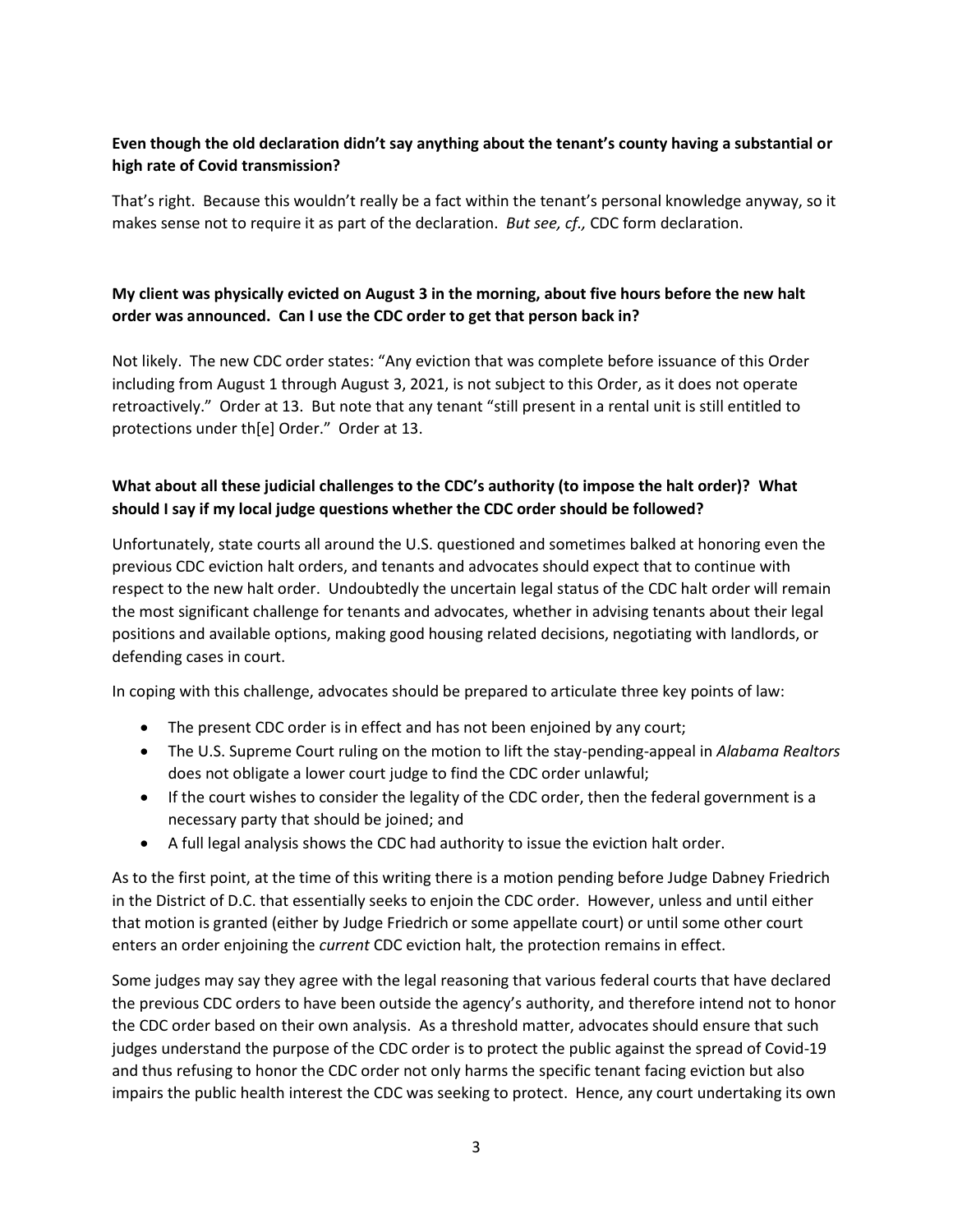analysis as to the legality of the CDC order should consider the CDC a necessary party and order that the agency be joined. *See, e.g.,* Fed.R.Civ.P. 19(a). Advocates should consider appealing judgments entered in disregard of the CDC order where the Court made no attempt to secure participation of the CDC.

Other judges may suggest (whether or not they personally agree with the federal court decisions finding against the CDC's authority) that they are required to follow the *Alabama Realtors* ruling in the SCOTUS on the appellate stay—and that *Alabama Realtors* compels a conclusion that the CDC order is without authorization*. See Alabama Realtors v. DHHS,* \_\_ U.S. \_\_; 141 S.Ct. 2320 (2021). Yet on the first point, it is important to note that the *Alabama Realtors* decision contains only the unexplained, 4-4 votes of eight justices and a "concurrence" from Justice Kavanaugh in which he remarks on how he might have voted differently had the motion come to him under a different set of circumstances:

#### JUSTICE KAVANAUGH, concurring.

I agree with the District Court and the applicants that the Centers for Disease Control and Prevention exceeded its existing statutory authority by issuing a nationwide eviction moratorium. See Utility Air Regulatory Group v. EPA, 573 U. S. 302, 324 (2014). Because the CDC plans to end the moratorium in only a few weeks, on July 31, and because those few weeks will allow for additional and more orderly distribution of the congressionally appropriated rental assistance funds, I vote at this time to deny the application to vacate the District Court's stay of its order. See Barnes v. E-Systems, Inc. Group Hospital Medical & Surgical Ins. Plan, 501 U. S. 1301, 1305 (1991) (Scalia, J., in chambers) (stay depends in part on balance of equities); Coleman v. Paccar Inc., 424 U. S. 1301, 1304 (1976) (Rehnquist, J., in chambers). In my view, clear and specific congressional authorization (via new legislation) would be necessary for the CDC to extend the moratorium past July 31.

In other words, the Kavanaugh concurrence is dicta and not binding on any judge. The binding portion of a Supreme Court opinion includes the result and "those portions of the opinion necessary to that result[.]" *Seminole Tribe v. Florida,* 517 U.S. 44, 67 (1996); *see also Jama v. ICE,* 543 U.S. 335, 352 (2005) ("Dictum settles nothing, even in the court that utters it.").

Accordingly, it is only the result of the *Alabama Realtors* ruling, and not the dicta, that lower courts must follow. The result was that five justices affirmed a ruling, by the D.C. Circuit Court of Appeals, that Judge Friedrich was within her discretion to stay (pending appellate review) an order declaring the eviction halt to have been outside CDC's authority.

Advocates should also point out that factual differences exist between the circumstances at the time of Kavanaugh's concurrence and the time of the new CDC order. When Kavanaugh wrote his concurrence, daily new Covid cases were low and plummeting. But now the delta variant has arrived in the U.S., and daily case numbers have risen dramatically and continue to climb. *See* Order at 5-6 *and chart below:*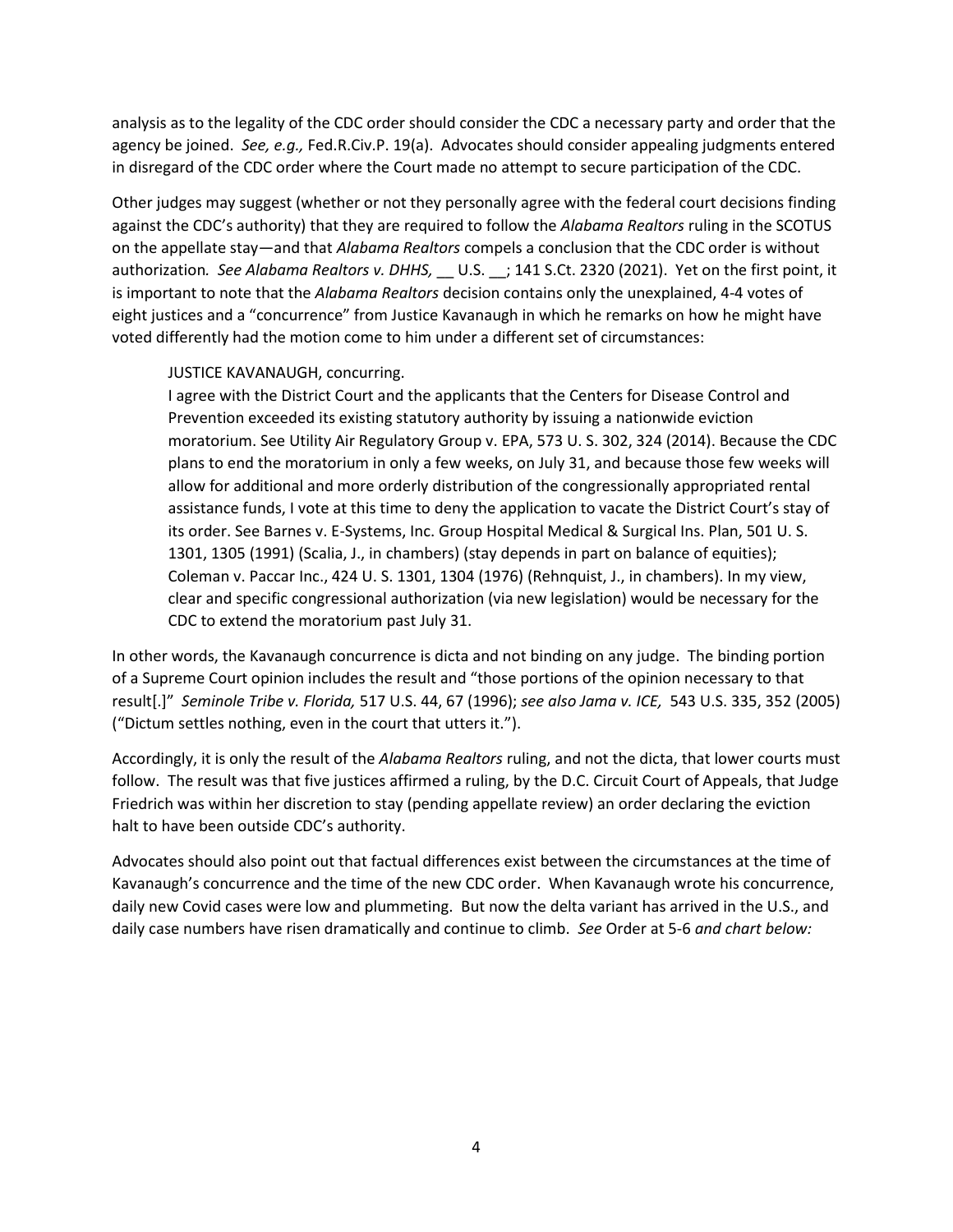

# Daily Trends in Number of COVID-19 Cases in the United States Reported to CDC

*Prepared using [https://covid.cdc.gov/covid-data-tracker/#trends\\_dailytrendscases](https://covid.cdc.gov/covid-data-tracker/#trends_dailytrendscases)*

To the extent Kavanaugh's view (that any extension beyond July 31 would not be warranted by public interest considerations) was predicated on the domestic Covid-19 situation at the time of writing, that may have changed. Or any of the other four justices who voted to lift the stay might similarly revise their position in light of these new facts.

Last, to the extent advocates find themselves arguing the merits of CDC's authority to impose eviction halt orders, the D.C. Circuit Court of Appeals' opinion affirming the stay of Judge Friedrich's opinion hits the highlight of each substantial contention:

- "CDC's eviction moratorium falls within the plain text of 42 U.S.C. § 264(a). Congress expressly determined that responding to events that by their very nature are unpredictable, exigent, and pose grave danger to human life and health requires prompt and calibrated actions grounded in expert public-health judgments;"
- "HHS carefully targeted it to the subset of evictions it determined to be necessary to curb the spread of the deadly and quickly spreading Covid-19 pandemic;"
- "the text and structure of Section 264's additional provisions—beyond the core statutory authority to take action 'necessary' to 'prevent the introduction, transmission, or spread of